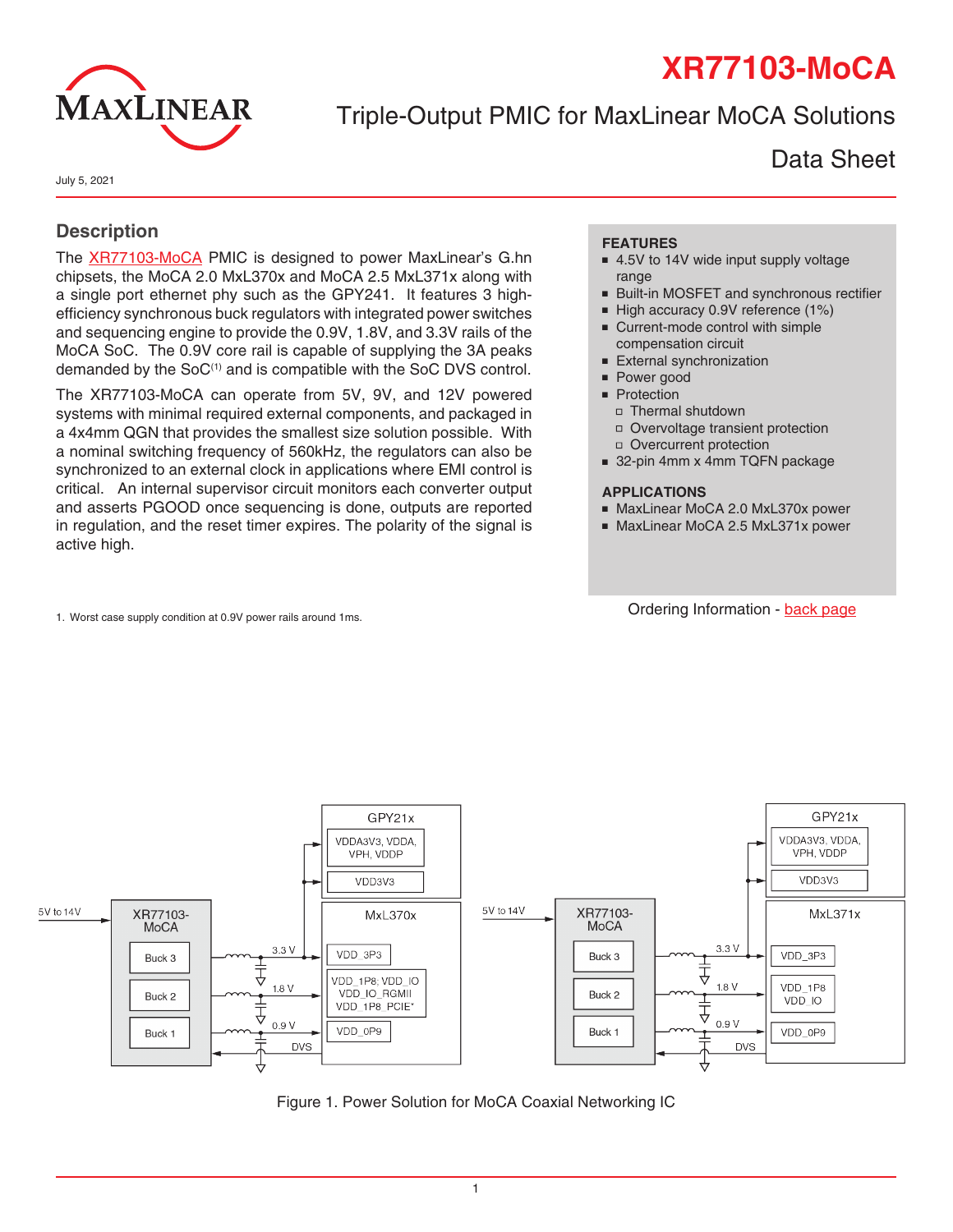

Figure 2. Typical Application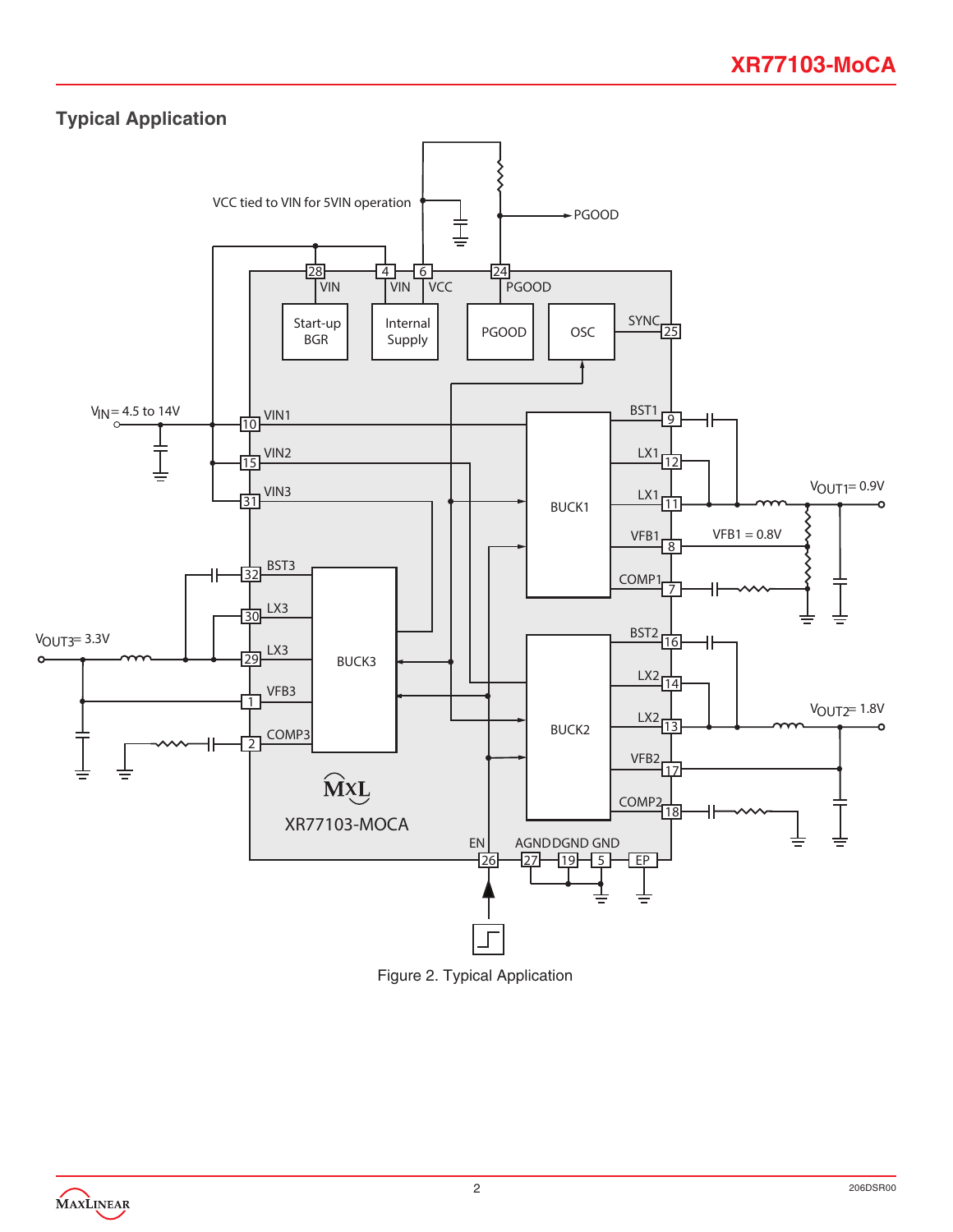### **Absolute Maximum Ratings**

These are stress ratings only and functional operation of the device at these ratings or any other above those indicated in the operation sections of the specifications below is not implied. Stresses beyond those listed under absolute maximum ratings may cause permanent damage to the device. Exposure to any absolute maximum rating condition for extended periods may affect device reliability and lifetime.

| Lead temperature (soldering, 10 seconds) 260°C |  |
|------------------------------------------------|--|
| ESD ratin (CDM - charged device model)  700V   |  |
|                                                |  |

### **Operating Conditions**

| Junction temperature range (T <sub>J</sub> ) -40°C to 125°C                            |  |
|----------------------------------------------------------------------------------------|--|
| XR77103 package power dissipation max at 25°C  3.4W                                    |  |
|                                                                                        |  |
| <b>NOTE:</b><br>1. LX# pins' DC range is from -0.3V, transient -1V for less than 10ns. |  |

### **Electrical Characteristics**

 $T_A = 25^\circ C$ , V<sub>IN</sub> = 12V, EN = V<sub>CC</sub>, f<sub>SW</sub> = 560kHz, unless otherwise specified. Limits applying over the full operating temperature range are denoted by a  $\bullet$ .

| Symbol                              | Parameter                          | Conditions                      | o         | Min | <b>Typ</b> | Max | <b>Units</b> |
|-------------------------------------|------------------------------------|---------------------------------|-----------|-----|------------|-----|--------------|
| <b>Power Supply Characteristics</b> |                                    |                                 |           |     |            |     |              |
| $V_{IN}$                            | Input voltage range                |                                 | $\bullet$ | 5.5 |            | 14  | $\vee$       |
| $V_{IN}$                            | Input voltage range                | $V_{CC}$ tied to $V_{IN}$       | $\bullet$ | 4.5 |            | 5.5 | V            |
| VUVLO                               | UVLO threshold                     | V <sub>IN</sub> rising/falling  |           |     | 4.22/4.1   |     | $\vee$       |
| <b>UVLO</b> DEGLITCH                | UVLO deglitch                      | Rising/falling                  |           |     | 110        |     | $\mu s$      |
| <b>I</b> VIN                        | V <sub>IN</sub> supply current     | $EN = GND$                      |           |     | 250        |     | μA           |
| <b>I</b> VINQ                       |                                    | $EN = high$ , no load           |           |     | 2.6        |     | mA           |
|                                     | Internal Supply Voltage            |                                 |           |     |            |     |              |
| $V_{CC}$                            | Internal biasing supply            | $I_{\text{LOAD}} = 0 \text{mA}$ | $\bullet$ | 4.9 | 5          | 5.1 | $\vee$       |
| $I_{VCC}$                           | Internal biasing supply current    | $V_{IN} = 12V$                  | $\bullet$ |     |            | 10  | mA           |
|                                     |                                    | $V_{CC}$ rising                 |           |     | 3.8        |     | $\vee$       |
| VUVLO                               | UVLO threshold for V <sub>CC</sub> | V <sub>CC</sub> falling         |           |     | 3.6        |     | $\vee$       |
| <b>UVLO</b> DEGLITCH                | UVLO deglitch for $V_{CC}$         | Falling edge                    |           |     | 110        |     | μs           |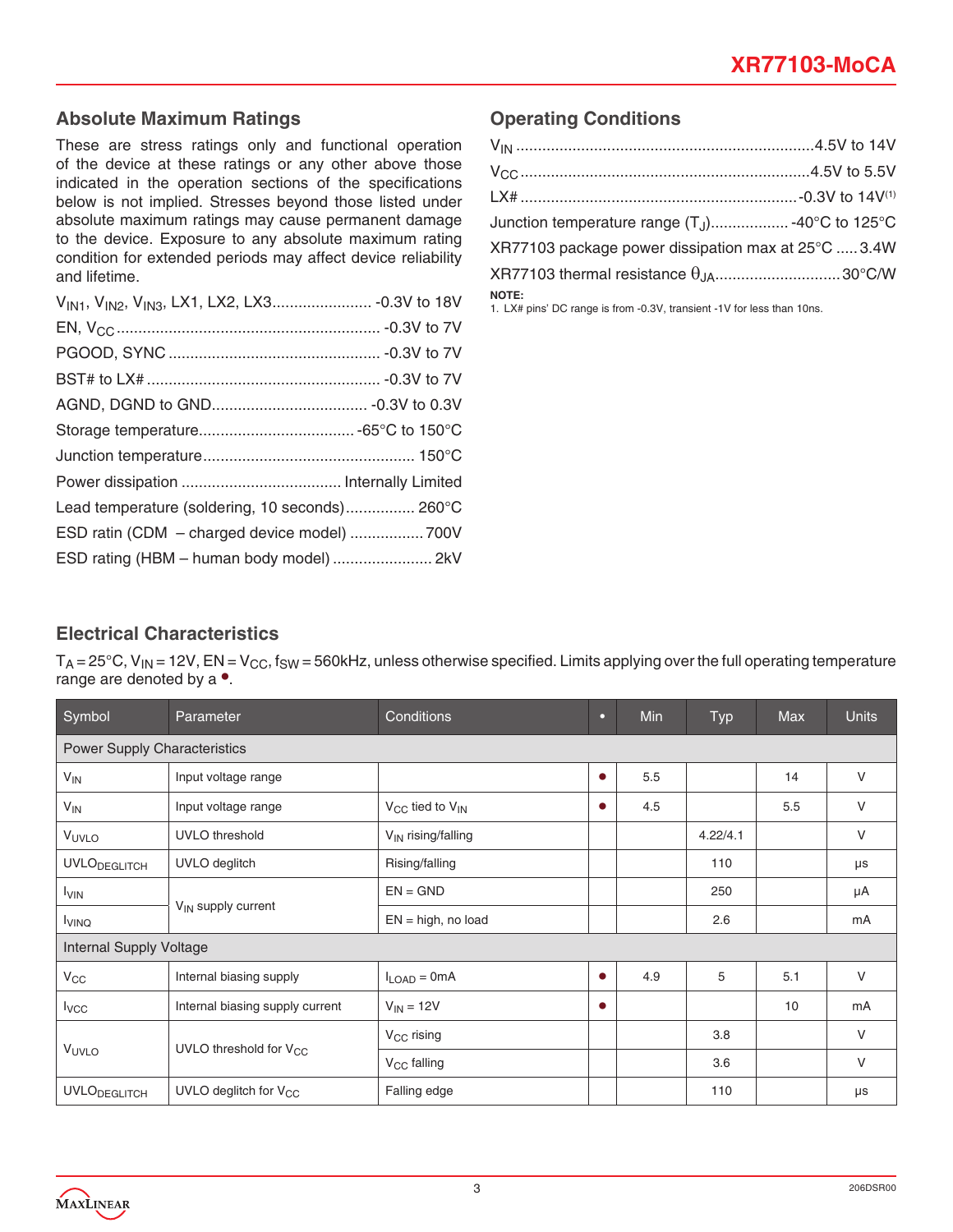## **Electrical Characteristics (Continued)**

 $T_A$  = 25°C, V<sub>IN</sub> = 12V, EN = V<sub>CC</sub>, f<sub>SW</sub> = 560kHz, unless otherwise specified. Limits applying over the full operating temperature range are denoted by a •.

| Symbol                      | Parameter                                               | Conditions                                                                                                               | ۰         | Min   | <b>Typ</b> | Max                | <b>Units</b> |
|-----------------------------|---------------------------------------------------------|--------------------------------------------------------------------------------------------------------------------------|-----------|-------|------------|--------------------|--------------|
| Protections                 |                                                         |                                                                                                                          |           |       |            |                    |              |
| $\mathsf{T}_{\mathsf{SD}}$  | Thermal shutdown temperature                            | Temperature rising, Non-latch off.                                                                                       |           |       | 160        |                    | $^{\circ}$ C |
| $HY$ <sub>TSD</sub>         | Thermal shutdown hysteresis                             | T <sub>SD</sub> release threshold,<br>temperature = $T_{SD}$ - $HY_{TSD}$                                                |           |       | 20         |                    | $^{\circ}C$  |
| T <sub>SD_DEGLITCH</sub>    | Thermal shutdown deglitch                               |                                                                                                                          |           |       | 110        |                    | μs           |
| <b>VOVBUCK</b>              | Threshold voltage for buck                              | Output rising<br>(HS FET will be forced off)                                                                             |           |       | 109        |                    | $\%$         |
|                             | overvoltage                                             | Output falling<br>(HS FET will be allowed to switch)                                                                     |           |       | 107        |                    | $\%$         |
| <b>Buck Converter</b>       |                                                         |                                                                                                                          |           |       |            |                    |              |
| fsw                         | Switching frequency                                     |                                                                                                                          |           |       | 560        |                    | kHz          |
| $t_{SS}$                    | Soft-start period                                       |                                                                                                                          |           |       | 0.83       |                    | ms           |
| <sup>I</sup> LIMX           | Peak inductor current limit<br>accuracy                 | Peak inductor current limit set at<br>2.5A for V <sub>OUT1</sub> , and 2A for V <sub>OUT2</sub><br>and V <sub>OUT3</sub> |           | $-30$ |            | $+30$              | $\%$         |
| $R_{ON_HSx}$                | HS switch on-resistance                                 | $V_{IN} = 12V$                                                                                                           |           |       | 200        |                    | $m\Omega$    |
| R <sub>ON_LS1</sub>         | LS switch on-resistance of Buck1                        | $V_{IN} = 12V$                                                                                                           |           |       | 60         |                    | $m\Omega$    |
| $R_{ON\_LS2/3}$             | LS switch on-resistance of Buck2/3                      | $V_{IN} = 12V$                                                                                                           |           |       | 80         |                    | $m\Omega$    |
| $I_{OX}$                    | Output current capability                               | Loading <sup>(1)</sup>                                                                                                   |           |       | 2          | 3.2 <sup>(2)</sup> | A            |
| $D_{MAX}$                   | Maximum duty cycle                                      |                                                                                                                          |           |       | 95         |                    | $\%$         |
| <b>TON MIN</b>              | Minimum on time                                         |                                                                                                                          |           |       | 120        |                    | ns           |
|                             |                                                         | $V_{INX} = 5.5V$ to 14V, $I_{OX} = 1A$                                                                                   |           |       | 0.5        |                    | $\%$ /V      |
|                             | Line regulation $(\Delta V_{OX}/V_{OX})/\Delta V_{INX}$ | $V_{1NX} = 4.5V$ to 5.5V, $I_{OX} = 1A$                                                                                  |           |       | 0.5        |                    | $\%$ /V      |
|                             | Load regulation (AV <sub>OX</sub> /V <sub>OX</sub> )    | $I_{OX} = 10\%$ to 90% of $I_{O(MAX)}$                                                                                   |           |       | 0.5        |                    | $\%$         |
|                             |                                                         | $V_{IN} = 12V$                                                                                                           |           | $-1$  |            | $\mathbf{1}$       | $\%$         |
|                             |                                                         | $V_{IN} = 5V$                                                                                                            |           | $-1$  |            | $\mathbf{1}$       | $\%$         |
|                             | Output voltage accuracy                                 | $5.5V \leq V_{IN} \leq 14V$                                                                                              | $\bullet$ | $-2$  |            | 2                  | $\%$         |
|                             |                                                         | $4.5 \text{V} \leq \text{V}_{\text{IN}} \leq 5.5 \text{V}$                                                               | $\bullet$ | $-2$  |            | $\overline{c}$     | $\%$         |
| <b>SYNCFREQ</b>             | Synchronization frequency                               |                                                                                                                          |           |       | 560        |                    | kHz          |
| $\text{SYNC}_\text{D\_MIN}$ | Synchronization signal<br>minimum duty cycle            |                                                                                                                          | $\bullet$ | 40    |            |                    | $\%$         |
| $SYNCD_MAX$                 | Synchronization signal<br>maximum duty cycle            |                                                                                                                          | $\bullet$ |       |            | 60                 | $\%$         |

#### **NOTE:**

1. Subject to thermal derating and current limit setting. Design must not exceed the package thermal rating.

2. Only CH1 with 0.9V can support 3.2A with maximum loading condition.

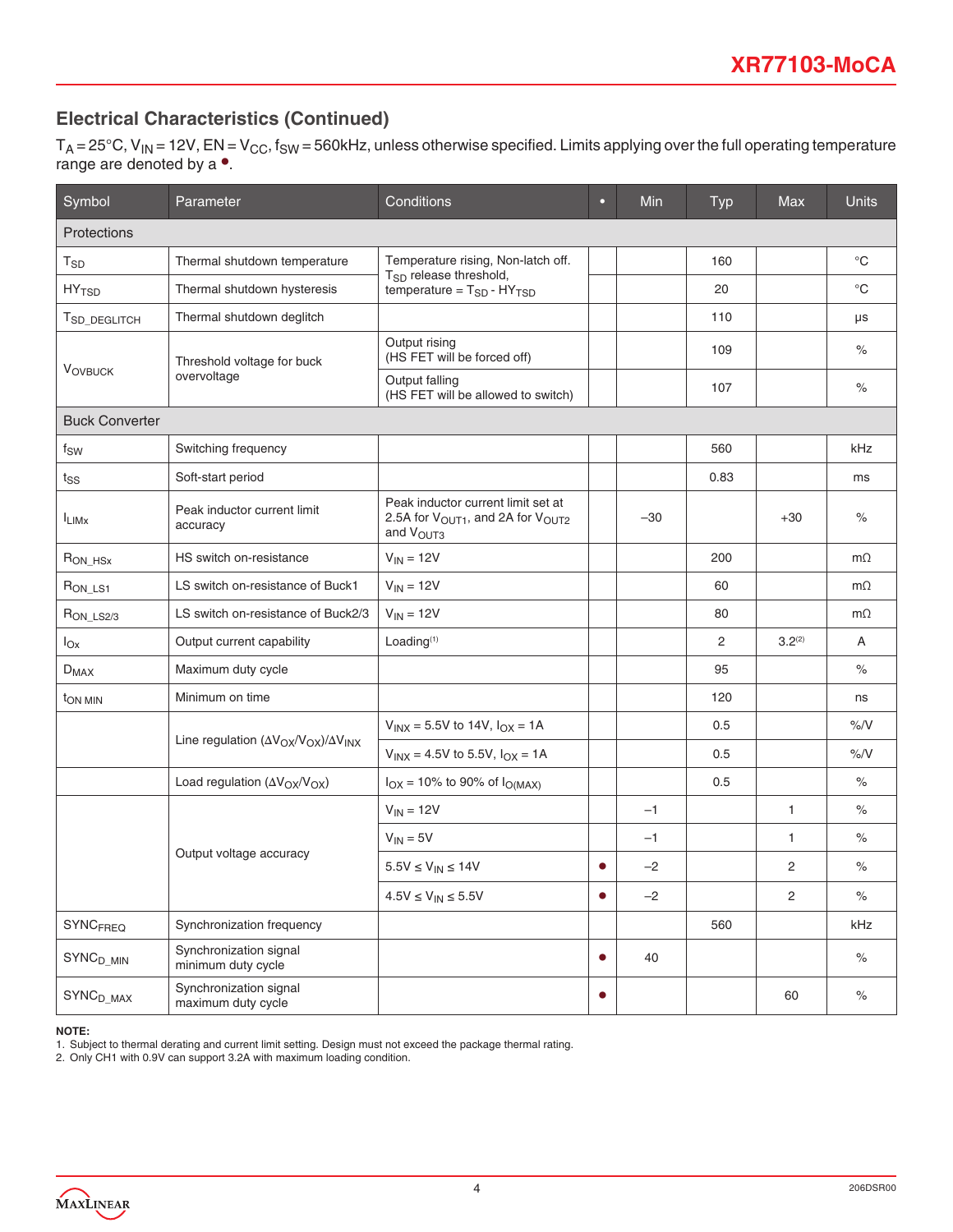# **Electrical Characteristics (Continued)**

 $T_A$  = 25°C, V<sub>IN</sub> = 12V, EN = V<sub>CC</sub>, f<sub>SW</sub> = 560kHz, unless otherwise specified. Limits applying over the full operating temperature range are denoted by a •.

| Symbol                     | Parameter                                   | <b>Conditions</b>                                                           | о         | Min  | <b>Typ</b> | <b>Max</b> | <b>Units</b> |
|----------------------------|---------------------------------------------|-----------------------------------------------------------------------------|-----------|------|------------|------------|--------------|
| Power Good Reset Generator |                                             |                                                                             |           |      |            |            |              |
| <b>VUVBUCK</b>             | Threshold voltage for buck<br>under voltage | Output falling,<br>(disabled after t <sub>ON_HICCUP</sub> )                 |           |      | 85         |            | $\%$         |
|                            |                                             | Output rising, (PG will be asserted)                                        |           |      | 90         |            |              |
| <sup>t</sup> PG_DEGLITCH   | Deglitch time                               | Rising and falling                                                          |           |      | 11         |            | ms           |
| ton HICCUP                 | Hiccup mode on time                         | VUVBUCKX asserted                                                           |           |      | 12         |            | ms           |
| TOFF HICCUP                | Hiccup mode off time                        | Once t <sub>OFF</sub> HICCUP elapses,<br>all converters will start up again |           |      | 15         |            | ms           |
| $t_{\text{RP}}$            | Minimum reset period                        |                                                                             |           |      |            |            | S            |
|                            | PGOOD output low                            | $I_{SINK} = 1mA$                                                            | $\bullet$ |      |            | 0.4        | $\vee$       |
| Input Threshold (SYNC, EN) |                                             |                                                                             |           |      |            |            |              |
| V <sub>IH</sub>            | Input threshold high                        | $V_{INPUT}$ rising                                                          | $\bullet$ | 2.53 |            |            | $\vee$       |
| $V_{IL}$                   | Input threshold low                         | V <sub>INPUT</sub> falling                                                  | ٠         |      |            | 1.36       | V            |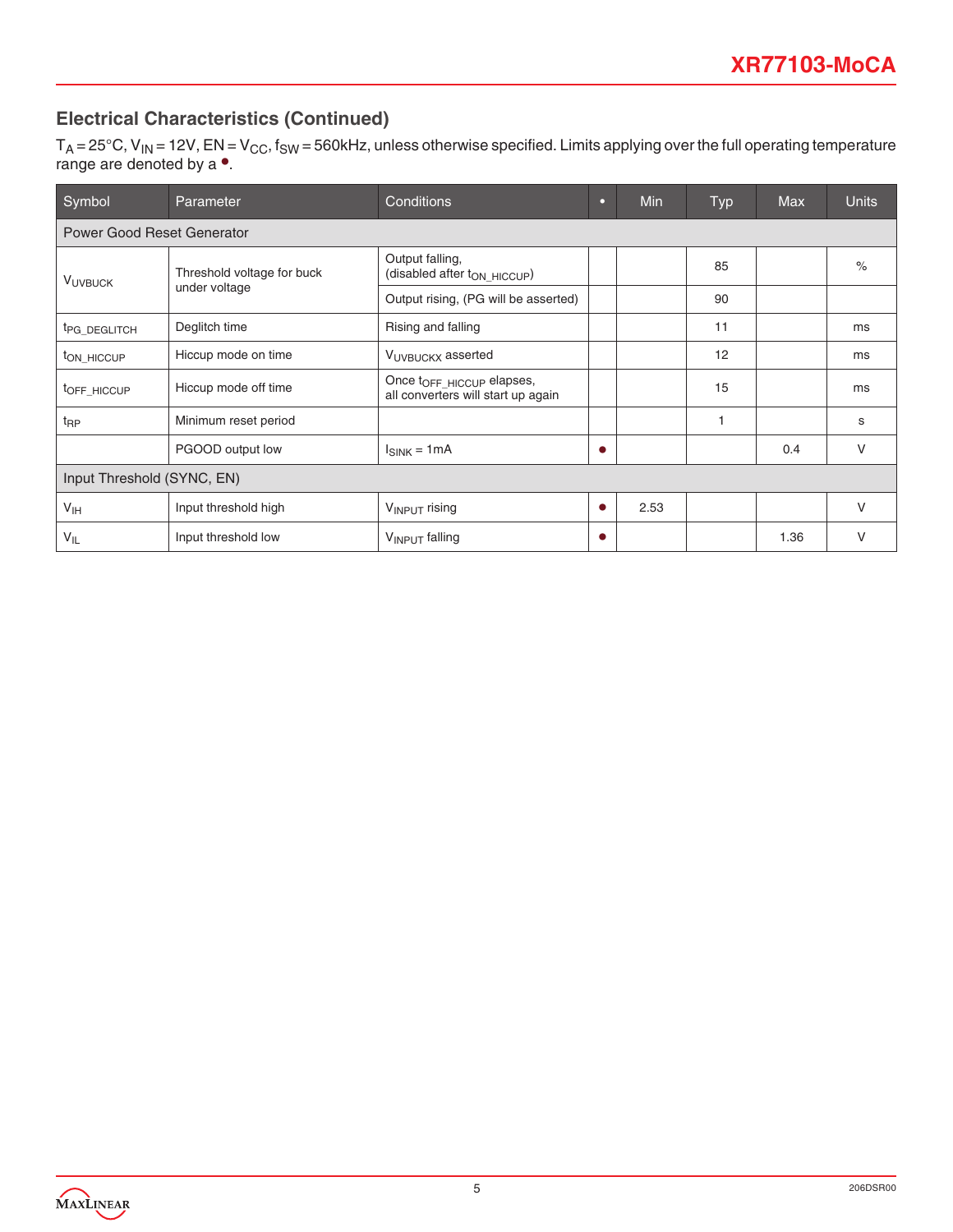# **Pin Configuration**





# **Pin Functions**

| Pin Number     | Pin Name                          | Description                                                                            |  |  |  |
|----------------|-----------------------------------|----------------------------------------------------------------------------------------|--|--|--|
| 1              | VFB <sub>3</sub>                  | Buck 3 feedback pin.                                                                   |  |  |  |
| 2              | COMP <sub>3</sub>                 | Compensation pin for Buck 3. Connect a series RC circuit to this pin for compensation. |  |  |  |
| З              | <b>NC</b>                         | No connect.                                                                            |  |  |  |
| 4              | <b>VIN</b>                        | IC supply pin. Connect a capacitor as close as possible to this pin.                   |  |  |  |
| 5              | <b>GND</b>                        | Ground.                                                                                |  |  |  |
| 6              | <b>VCC</b>                        | Internal supply. Connect a ceramic capacitor from this pin to ground.                  |  |  |  |
| $\overline{7}$ | COMP1                             | Compensation pin for Buck 1. Connect a series RC circuit to this pin for compensation. |  |  |  |
| 8              | VFB1                              | Buck 1 feedback pin.                                                                   |  |  |  |
| 9              | BST <sub>1</sub>                  | Bootstrap capacitor for Buck 1. Connect a bootstrap capacitor from this pin to LX1.    |  |  |  |
| 10             | VIN <sub>1</sub>                  | Input supply for Buck 1. Connect a capacitor as close as possible to this pin.         |  |  |  |
| 11             | LX1                               | Switching node for Buck 1.                                                             |  |  |  |
| 12             | LX1                               | Switching node for Buck 1.                                                             |  |  |  |
| 13             | LX2<br>Switching node for Buck 2. |                                                                                        |  |  |  |
| 14             | LX2                               | Switching node for Buck 2.                                                             |  |  |  |
| 15             | VIN <sub>2</sub>                  | Input supply for Buck 2. Connect a capacitor as close as possible to this pin.         |  |  |  |
| 16             | BST <sub>2</sub>                  | Bootstrap capacitor for Buck 2. Connect a bootstrap capacitor from this pin to LX2.    |  |  |  |
| 17             | VFB <sub>2</sub>                  | Buck 2 feedback pin.                                                                   |  |  |  |
| 18             | COMP <sub>2</sub>                 | Compensation pin for Buck 2. Connect a series RC circuit to this pin for compensation. |  |  |  |
| 19             | <b>DGND</b>                       | Digital ground.                                                                        |  |  |  |

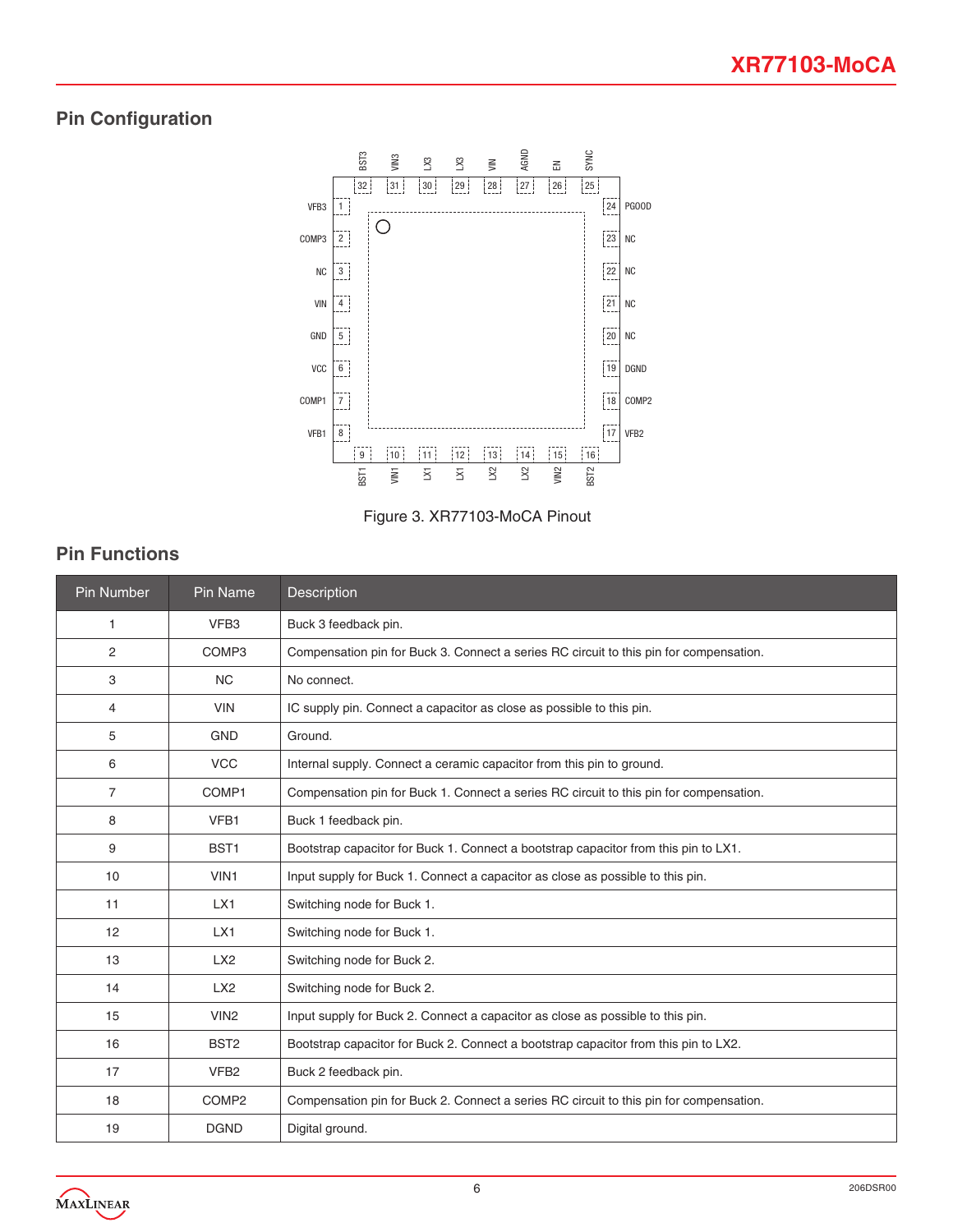# **Pin Functions (Continued)**

| <b>Pin Number</b>        | Pin Name                                                                           | Description                                                                                                |  |
|--------------------------|------------------------------------------------------------------------------------|------------------------------------------------------------------------------------------------------------|--|
| 20                       | <b>NC</b>                                                                          | No connect.                                                                                                |  |
| 21                       | <b>NC</b>                                                                          | No connect.                                                                                                |  |
| 22                       | <b>NC</b>                                                                          | No connect.                                                                                                |  |
| 23                       | <b>NC</b>                                                                          | No connect.                                                                                                |  |
| 24                       | <b>PGOOD</b>                                                                       | Power good output. Open drain output asserted after all converters are sequenced and<br>within regulation. |  |
| 25                       | <b>SYNC</b>                                                                        | External clock input pin. Connect to signal ground when unused.                                            |  |
| 26                       | EN                                                                                 | Enable control input. Set EN high to enable converters.                                                    |  |
| 27                       | <b>AGND</b>                                                                        | Analog ground.                                                                                             |  |
| 28                       | <b>VIN</b><br>IC supply pin. Connect a capacitor as close as possible to this pin. |                                                                                                            |  |
| 29                       | LX <sub>3</sub><br>Switching node for Buck 3.                                      |                                                                                                            |  |
| 30                       | LX3                                                                                | Switching node for Buck 3.                                                                                 |  |
| 31                       | VIN <sub>3</sub>                                                                   | Input supply for Buck 3. Connect a capacitor as close as possible to this pin.                             |  |
| 32                       | BST <sub>3</sub>                                                                   | Bootstrap capacitor for Buck 3. Connect a bootstrap capacitor from this pin to LX3.                        |  |
| $\overline{\phantom{a}}$ | E-PAD                                                                              | Connect to power ground.                                                                                   |  |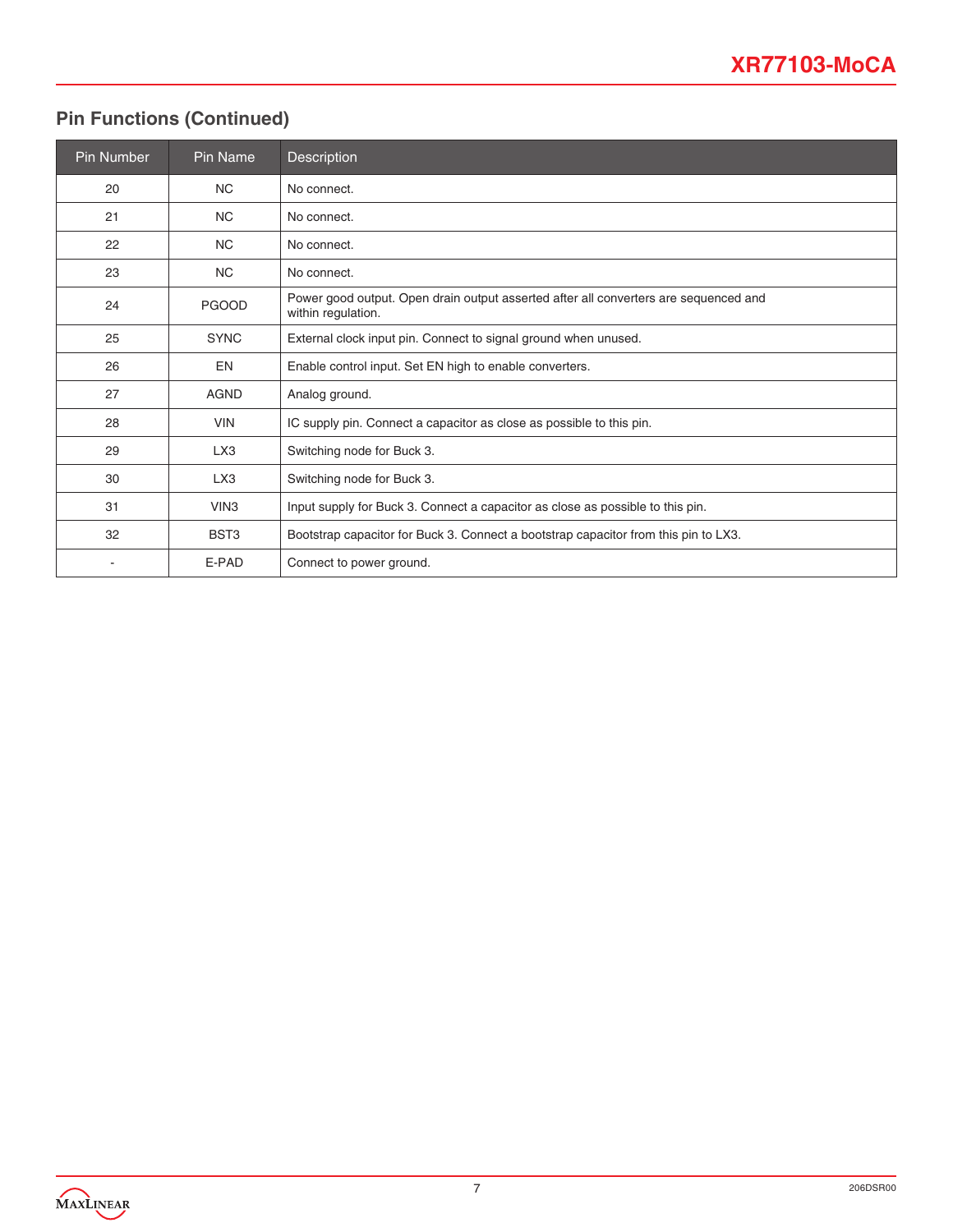# **Typical Performance Characteristics**

All data taken at  $f_{SW}$  = 560kHz,  $T_A$  = 25°C, no airflow, unless otherwise specified.

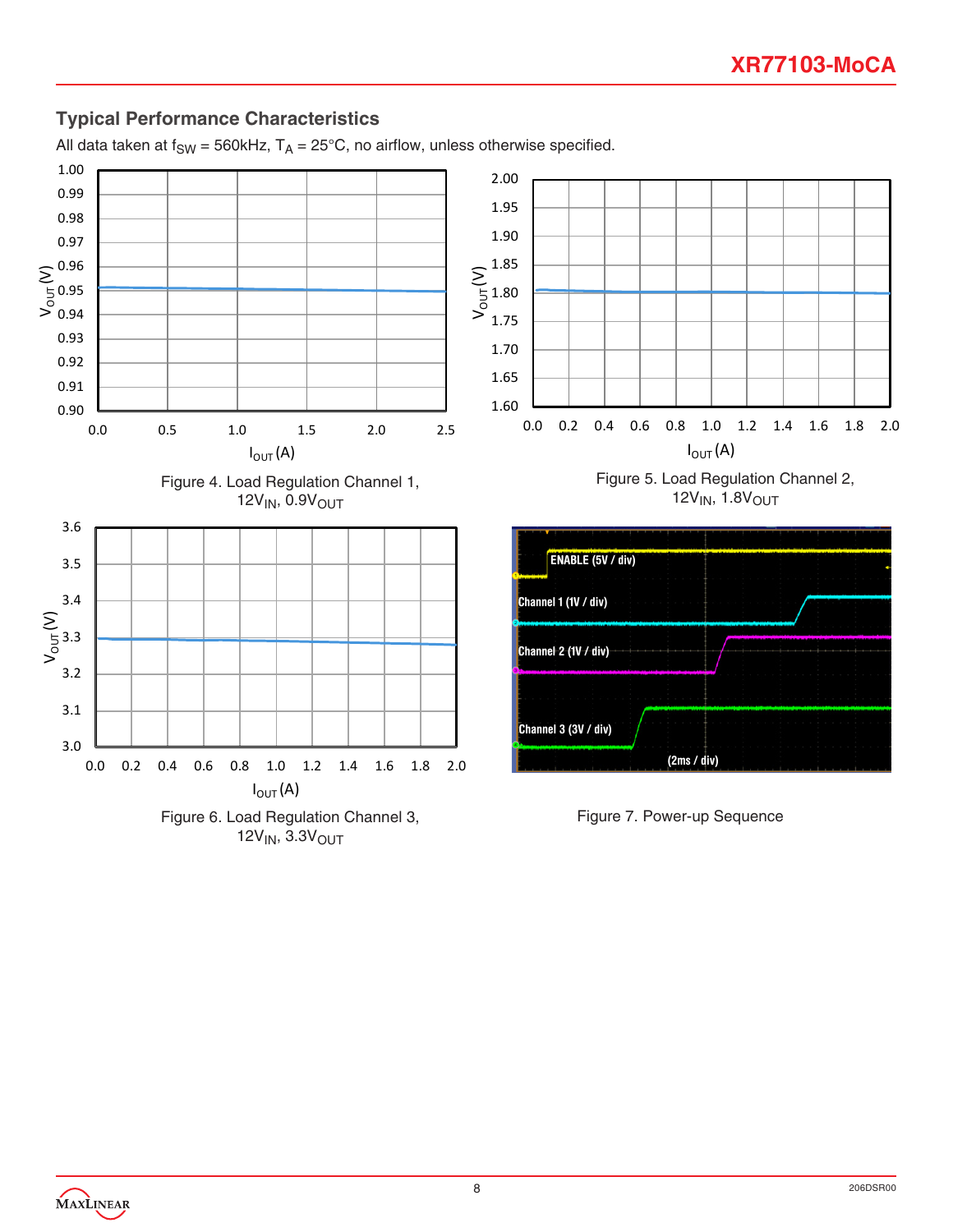# **Typical Performance Characteristics (Continued)**

All data taken at  $f_{SW} = 560k$ Hz,  $T_A = 25^{\circ}$ C, no airflow, unless otherwise specified.



Figure 12.  $12V_{IN}$ ,  $3.3V_{OUT}$ Transient Response, 0.1A to 0.5A

9 206DSR00

 $12V_{IN}$  3.3 $V_{OUT}$ 

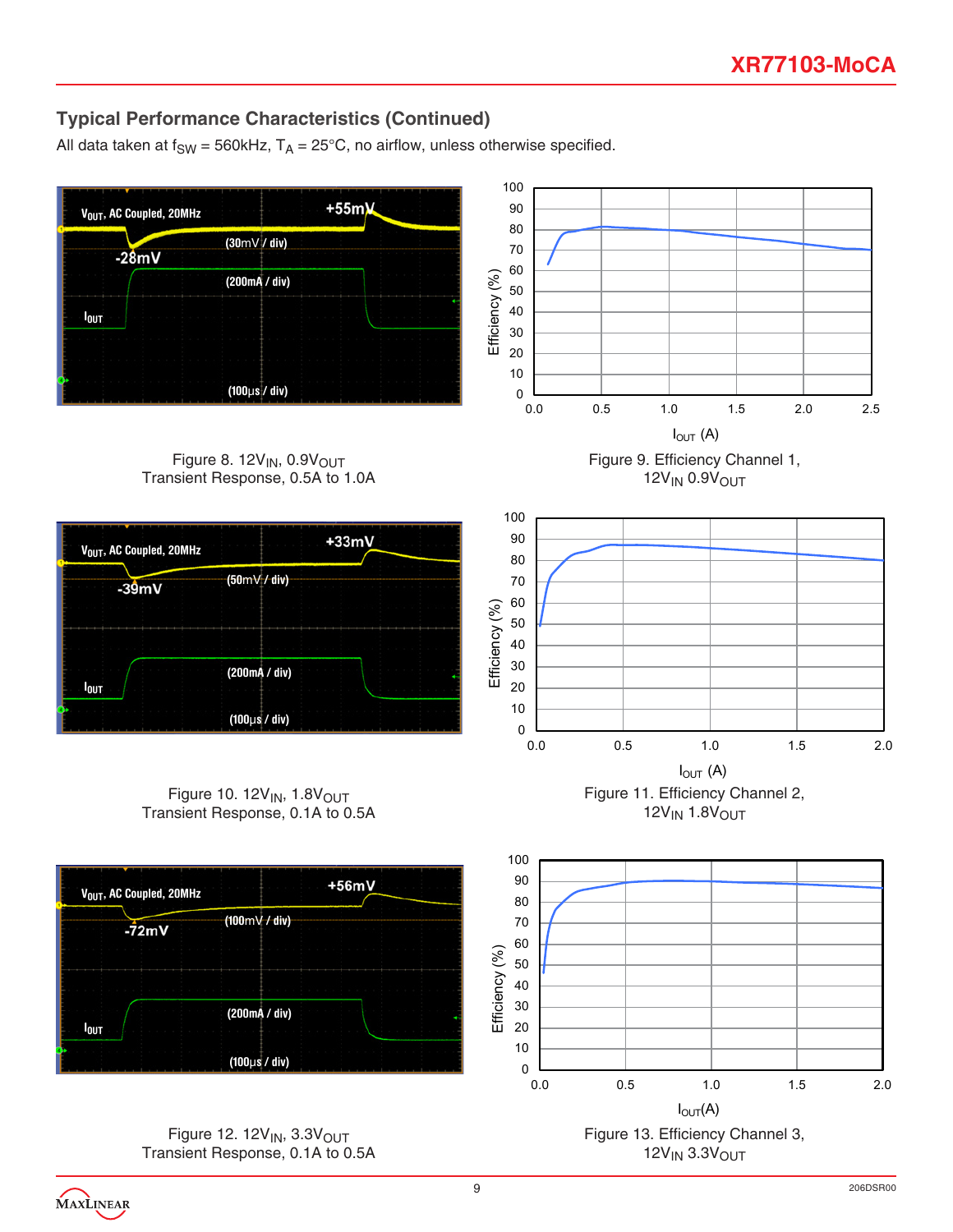# **Typical Performance Characteristics (Continued)**

### Thermal Characteristics

 $f_{SW} = 560$ kHz,  $T_A = 25^{\circ}$ C, no airflow, only individual channel operating; inductor losses are included.







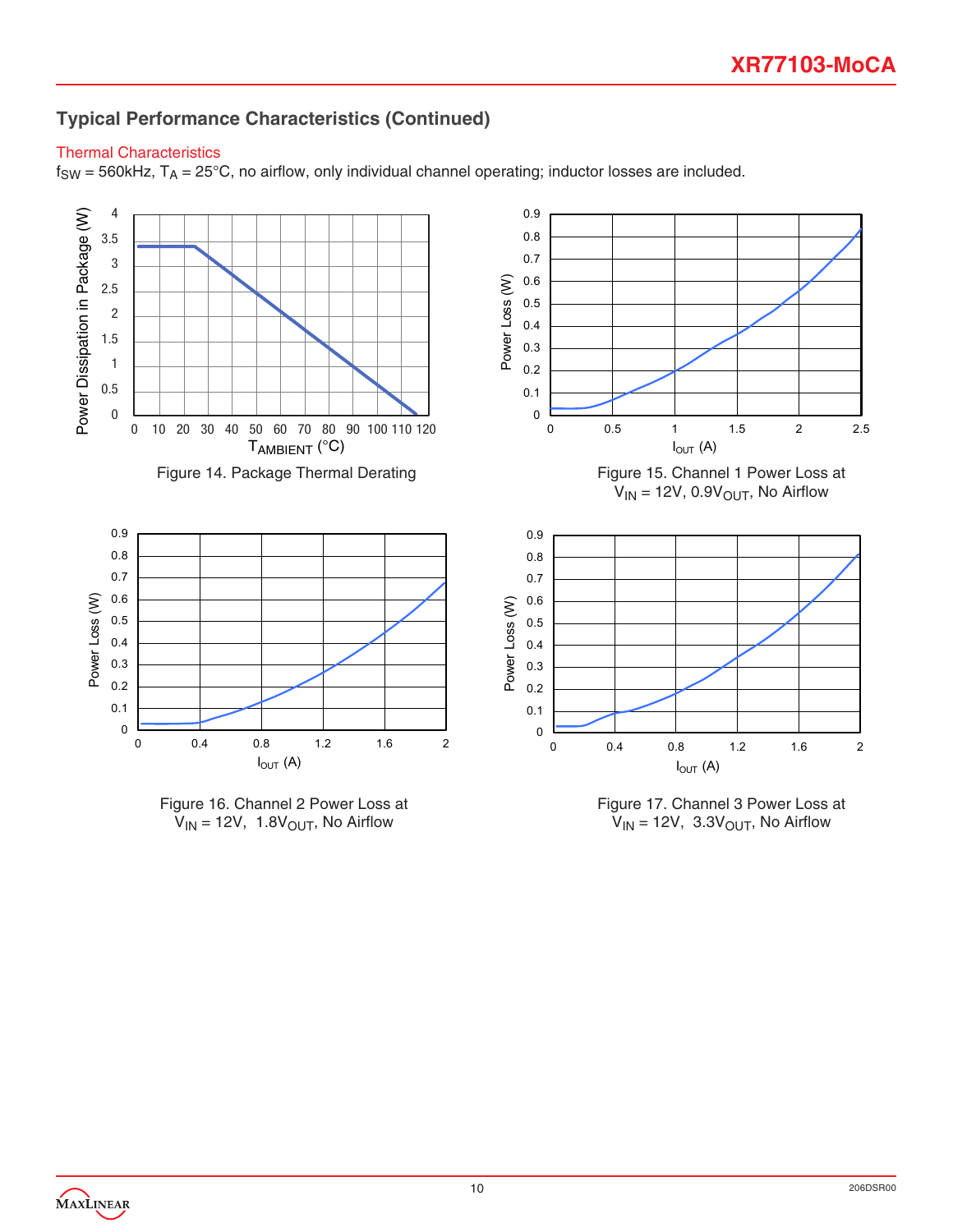## **Functional Block Diagram**



Figure 18. Functional Block Diagram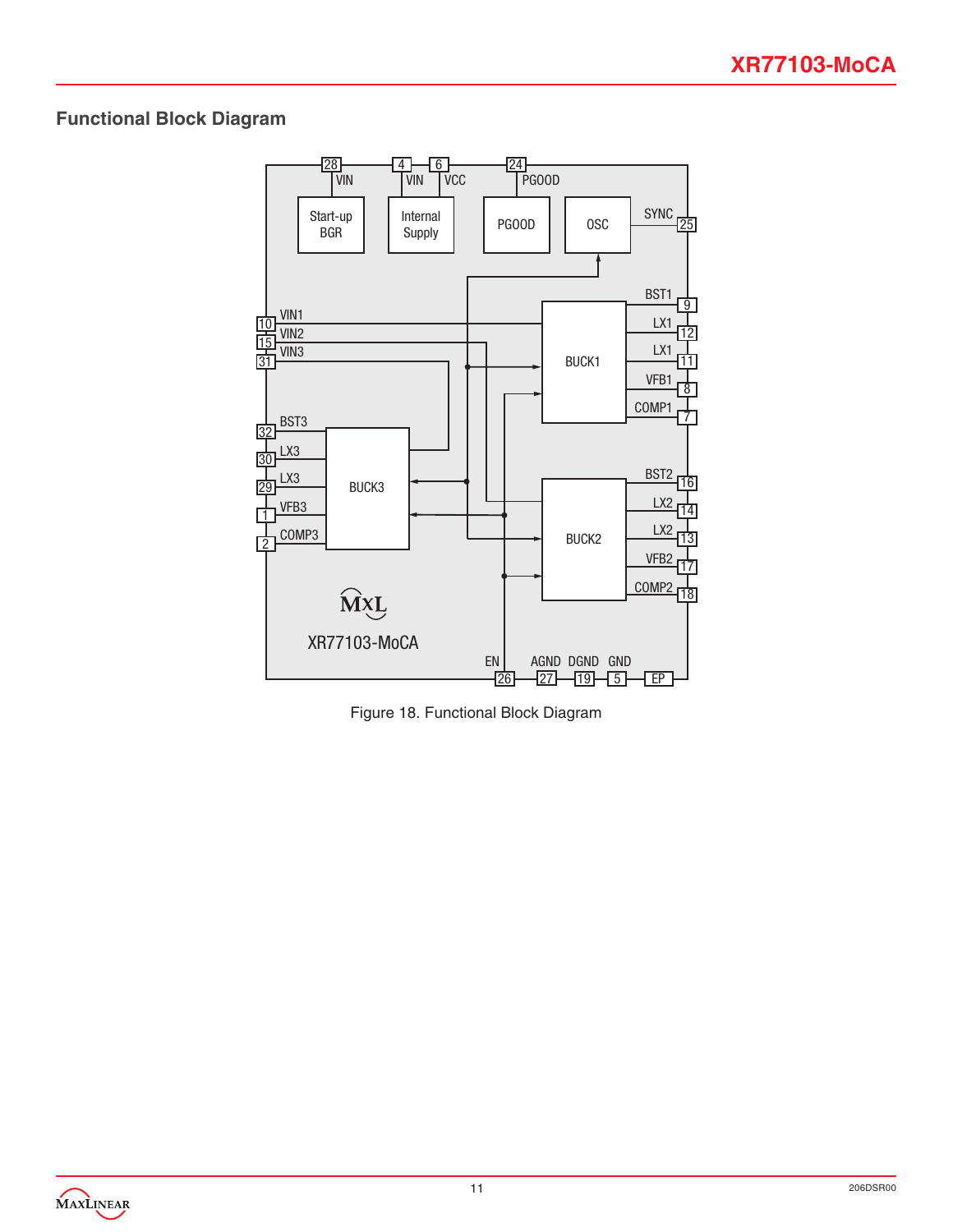### **Applications Information**

#### **Operation**

XR77103-MoCA is a power management IC with three step-down buck converters. Both high-side and low-side MOSFETs are integrated to provide fully synchronous conversion with higher efficiency. XR77103-MoCA can support a 4.5V to 14V input supply, high load current, and 560kHz clocking. The SYNC pin also provides a means to synchronize the power converter to an external signal. Input ripple is reduced by operation 180 degrees out-of-phase among converters. All three buck converters have peak current mode control which simplifies external frequency compensation. Buck converters 1, 2, and 3 have nominal peak inductor current limit of 4A, 2A, and 2A respectively. The device has a power good comparator monitoring the output voltage. Soft-start for each converter is 0.83ms. All outputs start up once the EN pin is set high.

#### Minimum On-Time t<sub>ON (min)</sub> Considerations

The XR77103 can regulate with pulse widths as low as 95ns. However, to ensure sufficent control range, the design must use 120ns as the minimum on-time as stated in the electrical table. Failure to meet this condition can result in overcharging of the output and  $V_{\text{OUT}}$  not meeting specification.

#### Output Voltage Setting

Output voltage is pre-programmed to  $V_{\text{OUT1}} = 0.9V$ ,  $V_{OUT2} = 1.8V$ , and  $V_{OUT3} = 3.3V$ .

#### Frequency Compensation

In order to properly frequency compensate the device, the following component selection is recommended:

| V <sub>IN</sub><br>(V) | V <sub>OUT</sub><br>(V) | $(\mu H)$ | $C_{\text{OUT}}$<br>$(\mu F)$ | R <sub>COMP</sub><br>$(k\Omega)$ | C <sub>COMP</sub><br>(nF) |
|------------------------|-------------------------|-----------|-------------------------------|----------------------------------|---------------------------|
| 12/5.0                 | 0.9                     | 3.3       | $22 \times 3$                 | 10                               |                           |
| 12/5.0                 | 1.8                     | 3.3       | $22 \times 2$                 | 10                               |                           |
| 12/5.0                 | 2.5                     | 3.3       | $22 \times 2$                 | 10                               |                           |
| 12/5.0                 | 3.3                     | 3.3       | $22 \times 2$                 | 10                               |                           |

#### **Synchronization**

The status of the SYNC pin will be ignored during start-up and the XR77103-MoCA's control will only synchronize to an external signal after the PGOOD signal is asserted. When synchronization is applied, the sync pulse frequency must be higher than the PWM oscillator frequency (560kHz) to allow the external signal to trump the oscillator pulse reliably. When synchronization is not applied, the SYNC pin should be connected to the signal ground.

Although the device can lock to an external clock running up to 2.31MHz, doing this will alter the timing characteristics and degrade thermal performance.

#### Out-of-Phase Operation

Channels 2 and 3 operate in phase while channel 1 operates 180 degrees out-of-phase with the other two converters (see Figure 19). This enables the system, having less input ripple, to lower component cost, save board space, and reduce EMI.



Figure 19. Out-of-Phase Operation

#### Power Good

The PGOOD pin is an open drain output. The PGOOD pin is pulled low when any buck converter is pulled below 85% of the nominal output voltage. The PGOOD is pulled up when all three buck converters' outputs are more than 90% of their nominal output voltage and the PGOOD reset timer expires. The polarity of the PGOOD is active high. The PGOOD reset time is 1s.

#### Thermal Design

Proper thermal design is critical in controlling device temperatures and in achieving robust designs. There are a number of factors that affect the thermal performance. One key factor is the temperature rise of the devices in the package, which is a function of the thermal resistances of the devices inside the package and the power being dissipated.

The thermal resistance of the XR77103-MoCA (30°C/W) is specified in the Operating Conditions section of this datasheet. The  $\theta_{JA}$  thermal resistance specification is based on the XR77103-MoCA evaluation board operating without forced airflow. Since the actual board design in the final application will be different, the thermal resistances in the final design may be different from those specified.

MAXLINEAR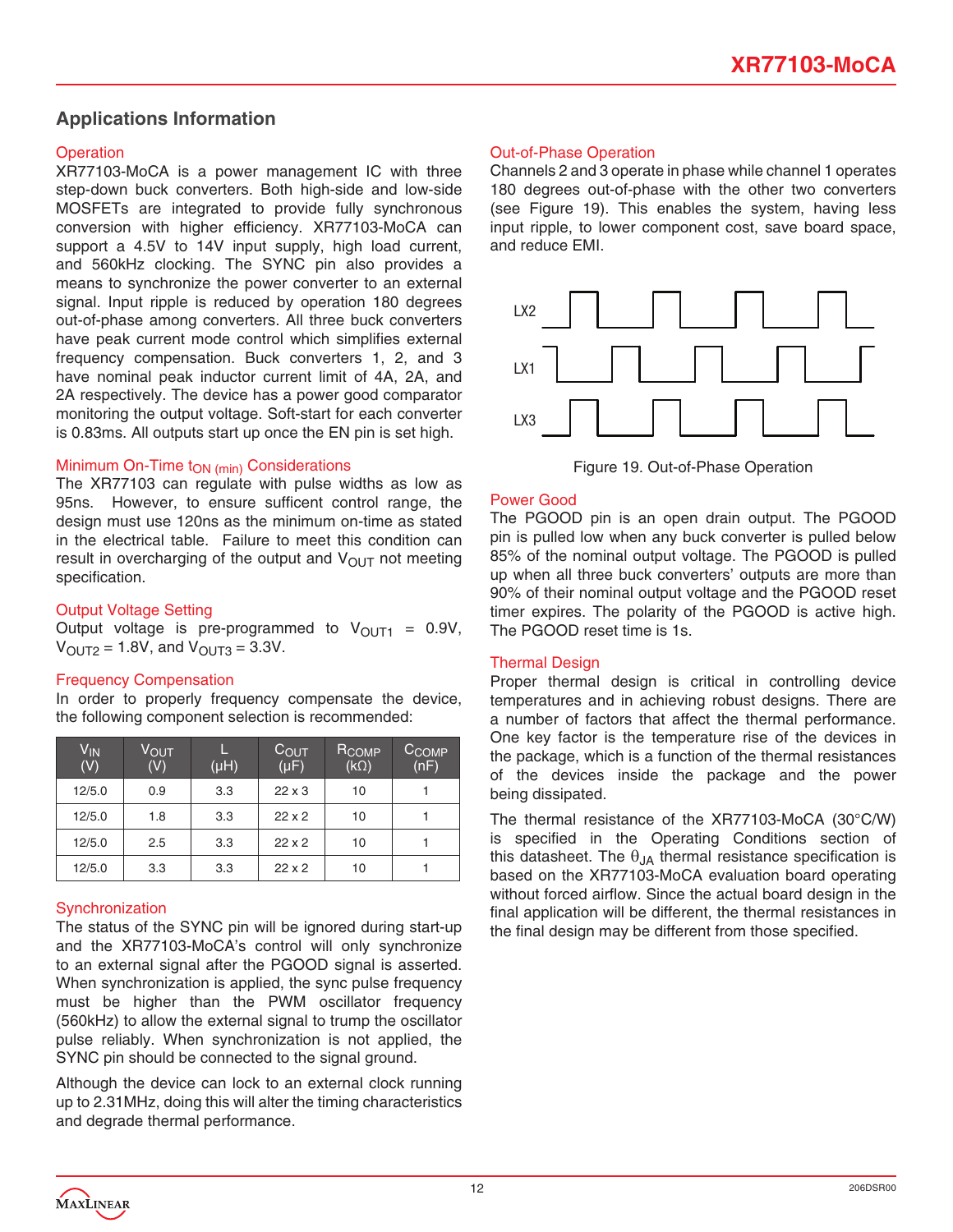### **Applications Information (Continued)**

#### Layout Guidelines

Proper PCB layout is crucial in order to obtain good thermal and electrical performance.

For thermal considerations, it is essential to use a number of thermal vias to connect the central thermal pad to the ground layer(s).

In order to achieve good electrical and noise performance , the following steps are recommended:

- Place the output inductor close to the LX pins and minimize the area of the connection. Doing this on the top layer is advisable.
- Connect the central thermal pad to the power ground connections to as many layers as possible.
- The output filtering capacitor and the input filtering capacitor shall share the same power ground connection. Connection to the signal ground plane shall be done with vias placed at the output filtering capacitors.
- Minimize AC current loops formed by input filtering capacitors, output filtering capacitors, output inductors, and the regulator pins.
- Connect the GND, AGND, DGND pins to the signal ground plane.
- Place compensation networks close to the pins and reference them to the signal ground.
- $\blacksquare$  Place the V<sub>CC</sub> bypass capacitor close to the pin.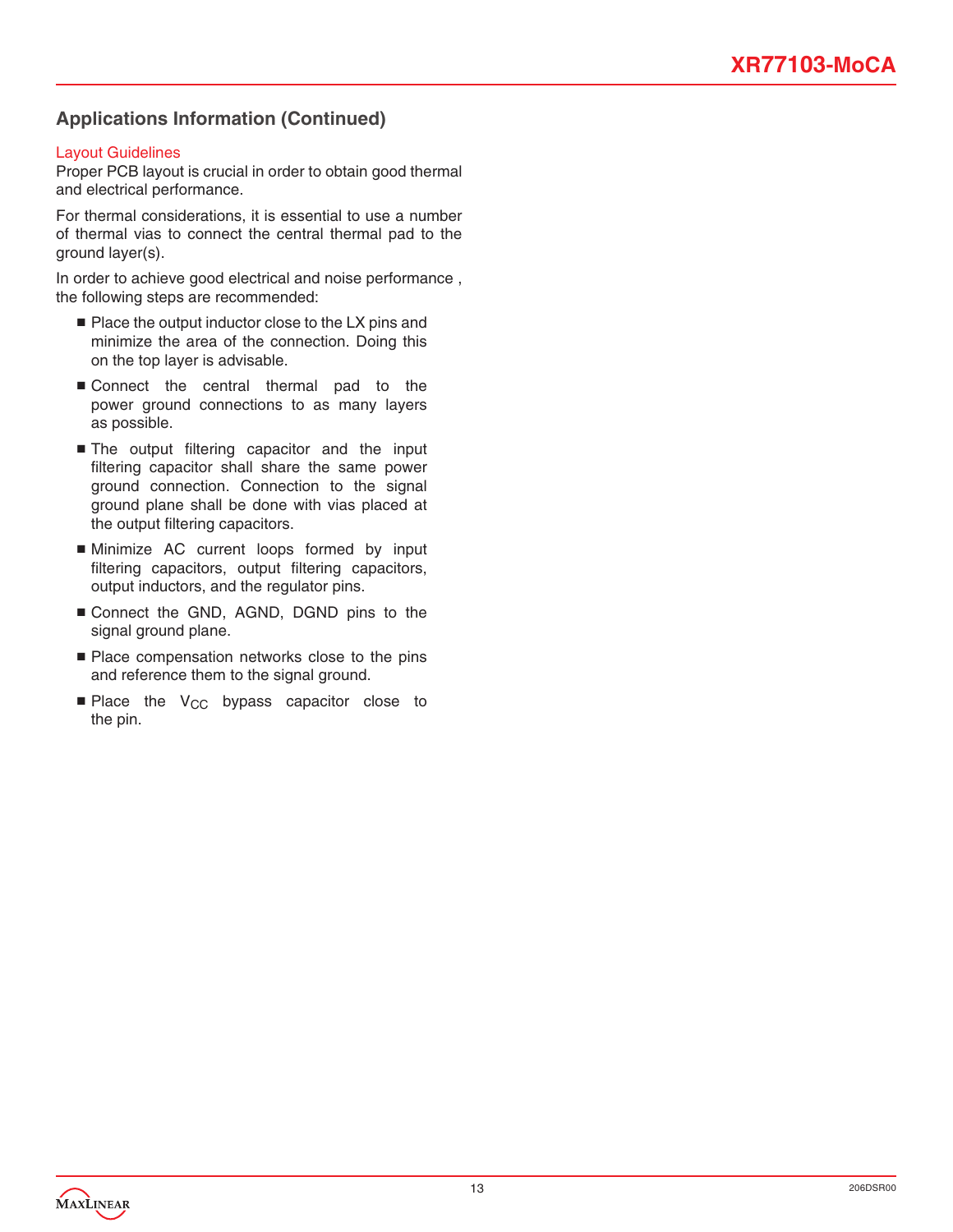# **Applications Information (Continued)**

### Typical Applications



Figure 20. Typical Applications Schematic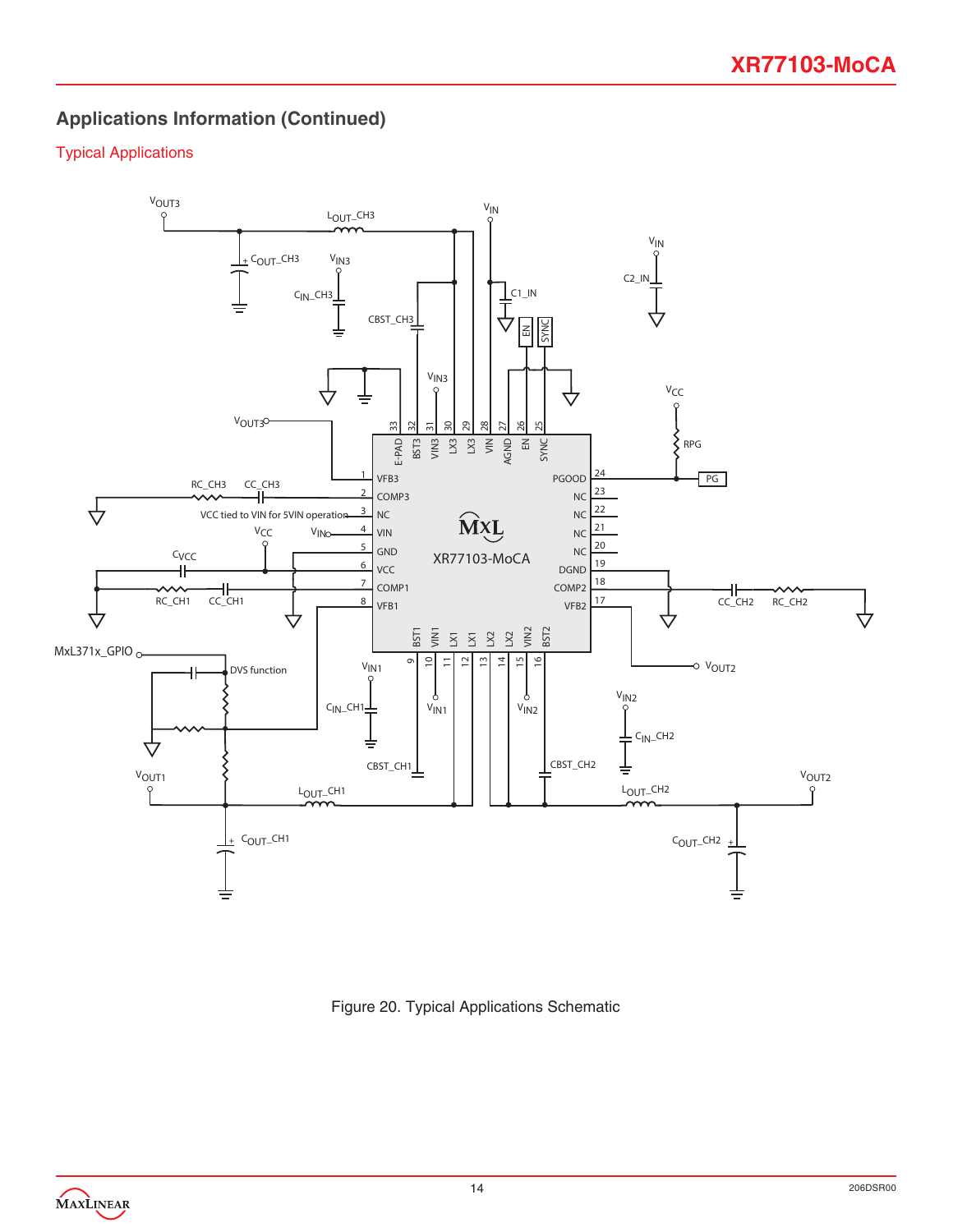### **Mechanical Dimensions**





| <b>DIM</b><br><b>SYMBOL</b> | <b>MIN</b> | <b>NOM</b> | MAX  |  |  |  |
|-----------------------------|------------|------------|------|--|--|--|
| A                           | 0.70       | 0.75       | 0.80 |  |  |  |
| A1                          | 0.00       | 0.02       | 0.05 |  |  |  |
| A3                          |            | 0.203Ref   |      |  |  |  |
| p                           | 0.15       | 0.20       | 0.25 |  |  |  |
| D                           |            | 4.00 BSC   |      |  |  |  |
| E                           |            | 4.00 BSC   |      |  |  |  |
| e                           | 0.40 BSC   |            |      |  |  |  |
| D2                          | 2.65       | 2.70       | 2.75 |  |  |  |
| E <sub>2</sub>              | 2.65       | 2.70       | 2.75 |  |  |  |
| L                           | 0.30       | 0.35       | 0.40 |  |  |  |
| Κ                           | 0.20       |            |      |  |  |  |
| aaa                         |            | 0.10       |      |  |  |  |
| bbb                         |            | 0.10       |      |  |  |  |
| ccc                         |            | 0.10       |      |  |  |  |
| ddd                         |            | 0.05       |      |  |  |  |
| eee                         |            | 0.08       |      |  |  |  |
| fff                         |            | 0.10       |      |  |  |  |
| N                           |            | 32         |      |  |  |  |

#### TERMINAL DETAILS

- ALL DIMENSIONS ARE IN MILLIMETERS, ANGLES ARE IN DEGREES.
- DIMENSIONS AND TOLERANCE PER JEDEC MO-220.

Drawing No.: POD-00000079

Revision: C

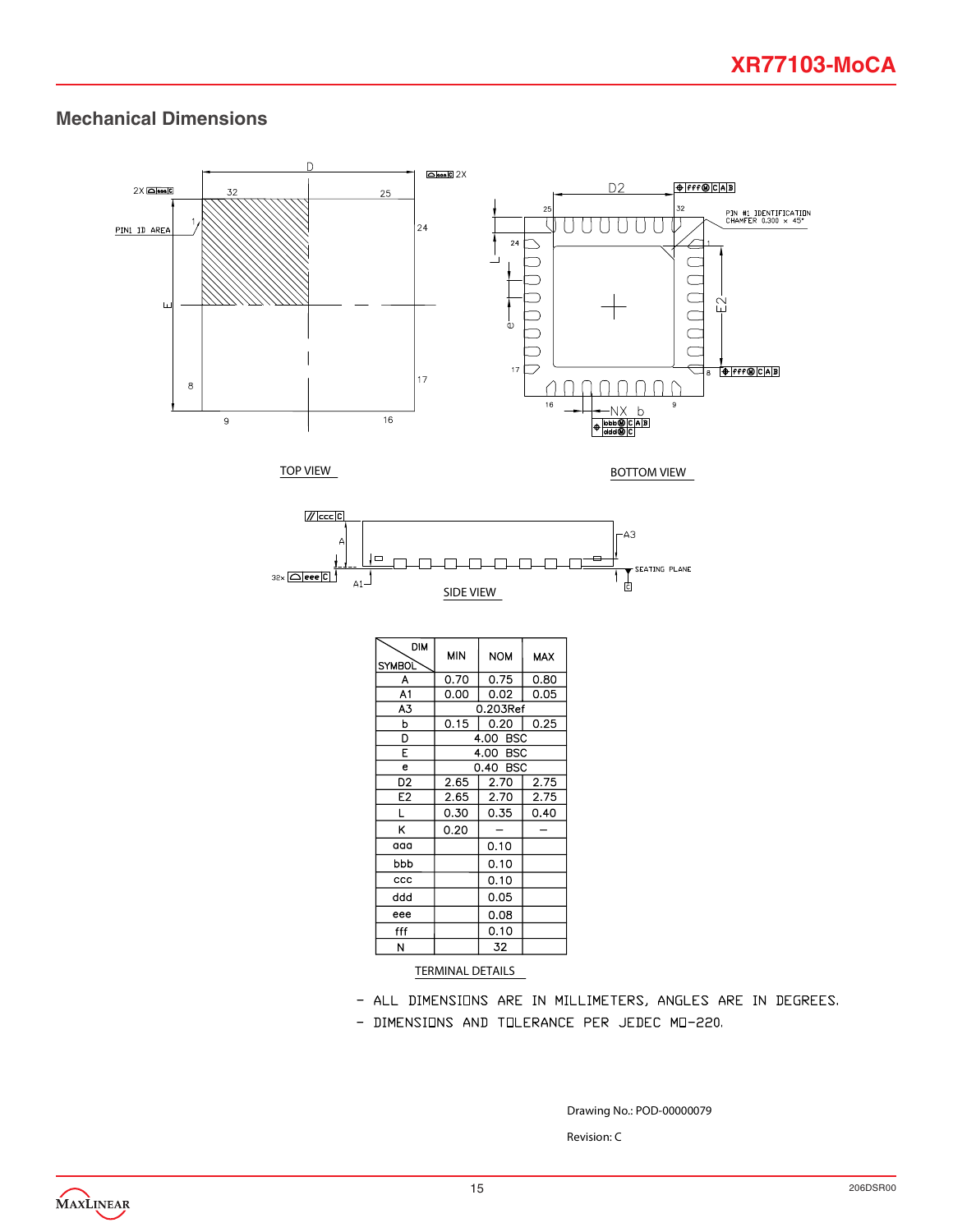# **Recommended Land Pattern and Stencil**



Revision: C Drawing No.: POD-00000079